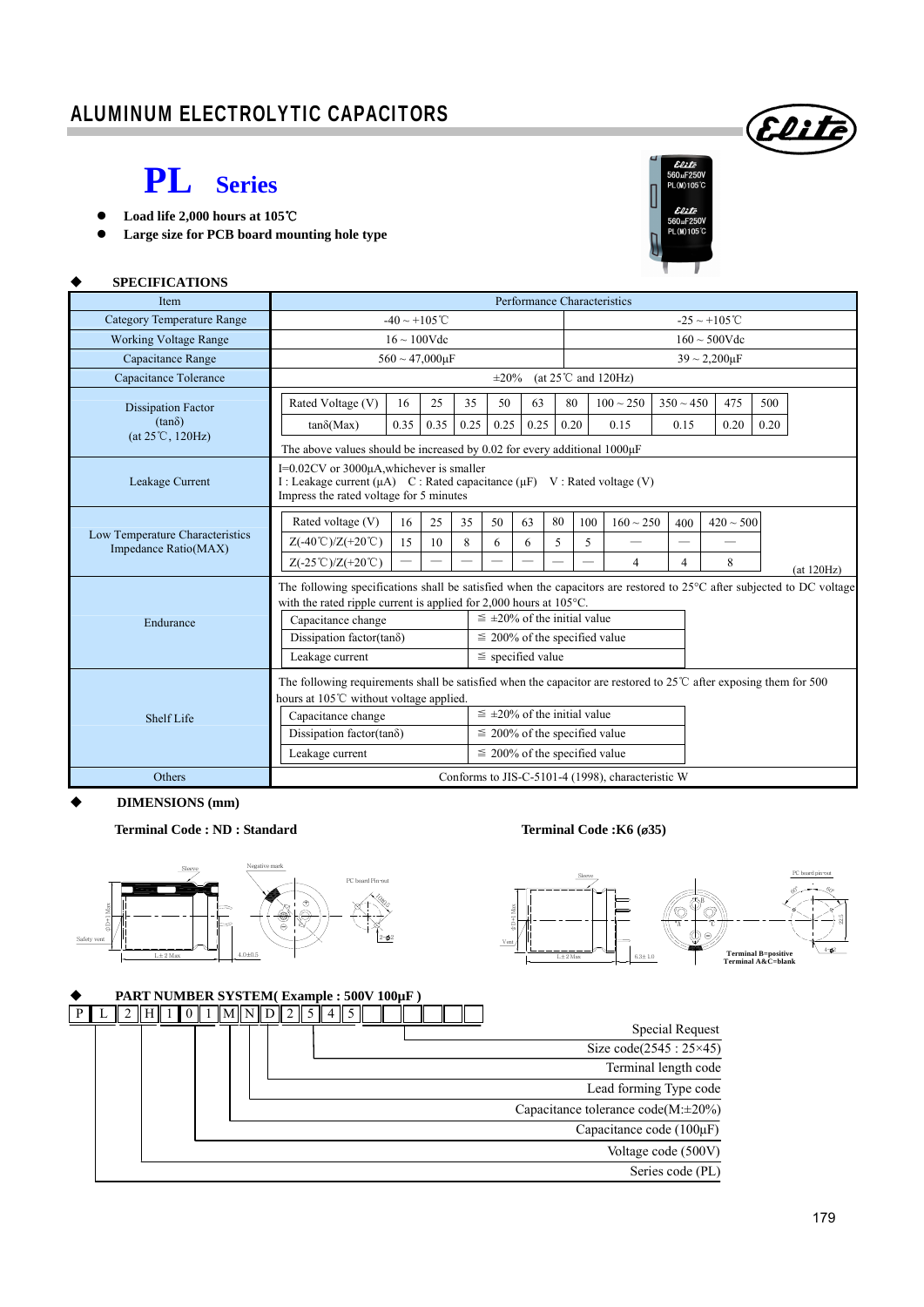# **PL Series**

#### **Case size & Permissible rated ripple current (mA rms) at 105 /** ℃ **120Hz**

| Vdc      | <b>16</b>           |           |                     |           |                     |           |                     |           |           | 25                                        |           |                     |      |                     |      |                     |           |
|----------|---------------------|-----------|---------------------|-----------|---------------------|-----------|---------------------|-----------|-----------|-------------------------------------------|-----------|---------------------|------|---------------------|------|---------------------|-----------|
| $\Phi$ D | $\Phi$ 22           |           | $\Phi$ 25           |           | $\Phi$ 30           |           | $\Phi$ 35           |           | ΦD        | $\Phi$ 22                                 |           | $\Phi$ 25           |      | $\Phi$ 30           |      |                     | $\Phi$ 35 |
| uF       | $\Phi$ D×L          | <b>RC</b> | $\Phi$ D $\times$ L | RC        | $\Phi$ D $\times$ L | RC        | $\Phi$ D $\times$ L | RC        | uF        | $\Phi$ D×L                                | <b>RC</b> | $\Phi$ D×L          | RC   | $\Phi$ D $\times$ L | RC   | $\Phi$ D $\times$ L | RC        |
| 6800     | $22\times25$        | 1490      |                     |           |                     |           |                     |           | 4700      | $22\times25$                              | 1425      |                     |      |                     |      |                     |           |
| 10000    | $22\times30$        | 1870      | $25\times25$        | 1870      |                     |           |                     |           | 5600      | $22\times25$                              | 1545      |                     |      |                     |      |                     |           |
| 12000    | $22\times35$        | 2100      | $25\times30$        | 2100      | $30\times25$        | 2100      |                     |           | 6800      | $22\times30$                              | 1765      | $25\times25$        | 1765 |                     |      |                     |           |
| 15000    | $22\times40$        | 2450      | $25\times35$        | 2450      | $30 \times 25$      | 2450      |                     |           | 8200      | $22\times35$                              | 2000      | $25\times30$        | 2000 | $30\times25$        | 2000 |                     |           |
| 18000    | $22\times 45$       | 2725      | $25\times40$        | 2725      | $30\times30$        | 2725      | $35\times25$        | 2725      | 10000     | $22\times40$                              | 2270      | $25\times35$        | 2270 | $30\times25$        | 2270 |                     |           |
| 22000    |                     |           | $25\times 45$       | 3150      | $30\times35$        | 3150      | $35\times25$        | 3150      | 12000     | $22\times 45$                             | 2600      | $25\times40$        | 2600 | $30\times30$        | 2600 | $35\times25$        | 2600      |
| 27000    |                     |           | $25 \times 50$      | 3580      | $30\times40$        | 3580      | $35\times30$        | 3580      | 15000     |                                           |           | $25\times 45$       | 3100 | $30\times35$        | 3100 | $35\times30$        | 3100      |
| 33000    |                     |           |                     |           | $30\times45$        | 4080      | $35\times35$        | 4080      | 18000     |                                           |           | $25\times50$        | 3360 | $30\times40$        | 3360 | $35\times30$        | 3360      |
| 39000    |                     |           |                     |           | $30\times50$        | 4565      | $35\times40$        | 4565      | 22000     |                                           |           |                     |      | $30\times45$        | 3800 | $35\times35$        | 3800      |
| 47000    |                     |           |                     |           |                     |           | $35\times45$        | 5155      | 27000     |                                           |           |                     |      |                     |      | $35\times45$        | 4490      |
| Vdc      |                     |           |                     |           | 35                  |           |                     |           | Vdc       |                                           |           |                     |      | 50                  |      |                     |           |
| $\Phi$ D | $\Phi$ 22           |           |                     | $\Phi$ 25 |                     | $\Phi$ 30 |                     | $\Phi$ 35 | $\Phi$ D  | $\Phi$ 22                                 |           | $\Phi$ 25           |      | $\Phi$ 30           |      |                     | $\Phi$ 35 |
| uF       | $\Phi$ D $\times$ L | RC        | $\Phi$ D $\times$ L | RC        | $\Phi D \times L$   | RC        | $\Phi$ D $\times$ L | RC        | <b>uF</b> | ФD×L                                      | RC        | $\Phi$ D $\times$ L | RC   | $\Phi$ D $\times$ L | RC   | ΦD×L                | RC        |
| 3300     | $22\times25$        | 1330      |                     |           |                     |           |                     |           | 1800      | $22\times25$                              | 1260      |                     |      |                     |      |                     |           |
| 3900     | $22\times30$        | 1490      |                     |           |                     |           |                     |           | 2200      | $22\times30$                              | 1600      | $25 \times 25$      | 1600 |                     |      |                     |           |
| 4700     | $22\times30$        | 1630      | $25\times25$        | 1630      |                     |           |                     |           | 3300      | $22\times35$                              | 1830      | $25\times30$        | 1830 |                     |      |                     |           |
| 5600     | $22\times35$        | 1860      | $25\times30$        | 1860      | $30\times25$        | 1860      |                     |           | 3900      | $22\times 40$                             | 2070      | $25\times35$        | 2070 | $30\times25$        | 2070 |                     |           |
| 6800     | $22\times40$        | 2090      | $25\times35$        | 2090      | $30 \times 25$      | 2090      |                     |           | 4700      | $22\times 45$                             | 2355      | $25\times35$        | 2355 | $30\times30$        | 2355 | $35\times25$        | 2355      |
| 8200     | $22\times 45$       | 2610      | $25\times40$        | 2610      | $30\times30$        | 2610      | $35\times25$        | 2610      | 5600      | $22\times50$                              | 2565      | $25\times40$        | 2565 | $30\times35$        | 2565 | $35\times25$        | 2565      |
| 10000    |                     |           | $25\times 45$       | 2755      | $30\times35$        | 2755      | $35\times30$        | 2755      | 6800      |                                           |           | $25 \times 50$      | 3135 | $30\times40$        | 3135 | $35\times30$        | 3135      |
| 12000    |                     |           | $25\times50$        | 3075      | $30\times40$        | 3075      | $35\times30$        | 3075      | 8200      |                                           |           |                     |      | $30\times45$        | 3420 | $35\times35$        | 3420      |
| 15000    |                     |           |                     |           | $30\times45$        | 3530      | $35\times35$        | 3530      | 10000     |                                           |           |                     |      | $30\times50$        | 3825 | $35\times40$        | 3825      |
| 18000    |                     |           |                     |           |                     |           | $35\times40$        | 4150      | 12000     |                                           |           |                     |      |                     |      | $35\times45$        | 4320      |
| 22000    |                     |           |                     |           |                     |           | $35\times50$        | 4670      | 15000     |                                           |           |                     |      |                     |      |                     |           |
| Vdc      |                     |           |                     |           | 63                  |           |                     |           | Vdc       |                                           |           |                     |      |                     |      |                     |           |
| ΦD       |                     | $\Phi$ 22 |                     | $\Phi$ 25 |                     | $\Phi$ 30 |                     | $\Phi$ 35 | $\Phi D$  | 80<br>$\Phi$ 22<br>$\Phi$ 25<br>$\Phi$ 30 |           |                     |      |                     |      |                     | $\Phi$ 35 |
| uF       | $\Phi$ D $\times$ L | <b>RC</b> | $\Phi$ D $\times$ L | RC        | $\Phi$ D $\times$ L | RC        | $\Phi$ D $\times$ L | RC        | uF        | $\Phi$ D $\times$ L                       | RC        | $\Phi$ D $\times$ L | RC   | ΦD×L                | RC   | $\Phi$ D $\times$ L | RC        |
| 1200     | $22\times25$        | 1130      |                     |           |                     |           |                     |           | 820       | $22\times25$                              | 1050      |                     |      |                     |      |                     |           |
| 1500     | $22\times25$        | 1260      |                     |           |                     |           |                     |           | 1000      | $22\times25$                              | 1155      |                     |      |                     |      |                     |           |
| 1800     | $22\times30$        | 1440      | $25 \times 25$      | 1440      |                     |           |                     |           | 1200      | $22\times30$                              | 1320      | $25\times25$        | 1320 |                     |      |                     |           |
| 2200     | $22\times35$        | 1650      | $25\times30$        | 1650      |                     |           |                     |           | 1500      | $22\times35$                              | 1525      | $25\times30$        | 1525 |                     |      |                     |           |
| 2700     | $22\times40$        | 1890      | $25\times35$        | 1890      | $30\times25$        | 1890      |                     |           | 1800      | $22\times 40$                             | 1710      | $25\times30$        | 1710 | $30 \times 25$      | 1710 |                     |           |
| 3300     | $22\times50$        | 2155      | $25\times40$        | 2155      | $30\times30$        | 2155      | $35\times25$        | 2155      | 2200      | $22\times 45$                             | 1965      | $25\times35$        | 1965 | $30\times30$        | 1965 | $35\times25$        | 1965      |
| 3900     |                     |           | $25\times 45$       | 2420      | $30\times35$        | 2420      | $35\times25$        | 2420      | 2700      |                                           |           | $25\times 45$       | 2240 | $30\times35$        | 2240 | $35\times25$        | 2240      |
| 4700     |                     |           | $25\times50$        | 2715      | $30\times40$        | 2715      | $35\times30$        | 2715      | 3300      |                                           |           | $25 \times 50$      | 2545 | $30\times40$        | 2545 | $35\times30$        | 2545      |
| 5600     |                     |           |                     |           | $30\times45$        | 3055      | $35\times35$        | 3055      | 3900      |                                           |           |                     |      | $30\times45$        | 2850 | $35\times35$        | 2850      |
| 6800     |                     |           |                     |           | $30\times50$        | 3465      | $35\times40$        | 3465      | 4700      |                                           |           |                     |      | $30\times50$        | 3220 | $35\times40$        | 3220      |
| 8200     |                     |           |                     |           |                     |           | $35\times45$        | 3700      | 5600      |                                           |           |                     |      |                     |      | $35\times45$        | 3610      |
| 10000    |                     |           |                     |           |                     |           | $35\times50$        | 4180      | 6800      |                                           |           |                     |      |                     |      | $35\times50$        | 3700      |

Elite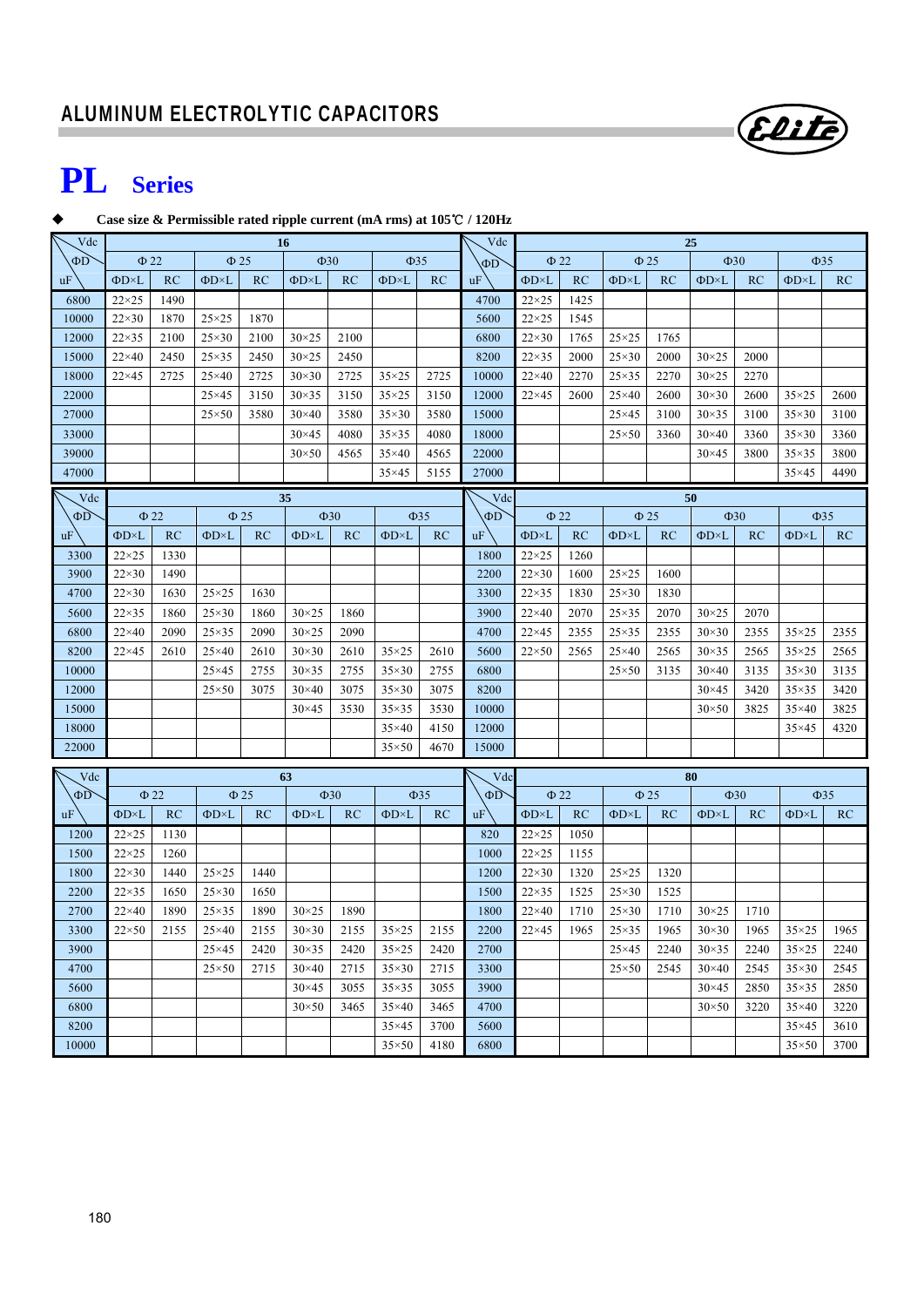

## **PL Series**

#### **Case size & Permissible rated ripple current (mA rms) at 105**℃ **/ 120Hz**

| Vdc      | <b>100</b>          |           |                     |         |                |           |                     |           |           | Vdc<br><b>160</b>   |           |                     |           |                     |           |                   |           |  |
|----------|---------------------|-----------|---------------------|---------|----------------|-----------|---------------------|-----------|-----------|---------------------|-----------|---------------------|-----------|---------------------|-----------|-------------------|-----------|--|
| $\Phi$ D | $\Phi$ 22           |           | $\Phi$ 25           |         |                | $\Phi$ 30 |                     | $\Phi$ 35 | $\Phi$ D  | $\Phi$ 22           |           | $\Phi$ 25           |           | $\Phi$ 30           |           | $\Phi$ 35         |           |  |
| uF       | $\Phi$ D $\times$ L | RC        | $\Phi$ D $\times$ L | RC      | ΦD×L           | RC        | $\Phi$ D $\times$ L | RC        | <b>uF</b> | $\Phi$ D $\times$ L | RC        | ΦD×L                | RC        | $\Phi$ D $\times$ L | RC        | $\Phi D \times L$ | RC        |  |
| 560      | $22\times25$        | 995       |                     |         |                |           |                     |           | 220       | $22\times25$        | 760       |                     |           |                     |           |                   |           |  |
| 820      | $22\times30$        | 1260      | $25\times25$        | 1260    |                |           |                     |           | 330       | $22\times25$        | 1140      | $25\times25$        | 1140      |                     |           |                   |           |  |
| 1000     | $22\times35$        | 1425      | $25\times30$        | 1425    |                |           |                     |           | 390       | $22\times30$        | 1215      | $25\times25$        | 1215      | $30 \times 25$      | 1215      |                   |           |  |
| 1200     | $22\times40$        | 1620      | $25\times35$        | 1620    | $30\times25$   | 1620      |                     |           | 470       | $22\times35$        | 1330      | $25\times25$        | 1330      | $30 \times 25$      | 1330      |                   |           |  |
| 1500     | $22\times 45$       | 1880      | $25\times40$        | 1880    | $30\times30$   | 1880      | $35\times25$        | 1880      | 560       | $22\times40$        | 1460      | $25\times30$        | 1460      | $30 \times 25$      | 1460      | $35\times25$      | 1460      |  |
| 1800     |                     |           | $25\times45$        | 2115    | $30\times35$   | 2115      | $35\times25$        | 2115      | 680       | $22\times 45$       | 1615      | $25\times35$        | 1615      | $30 \times 25$      | 1615      | $35\times25$      | 1615      |  |
| 2200     |                     |           | $25 \times 50$      | 2565    | $30\times40$   | 2565      | $35\times30$        | 2565      | 820       | $22\times50$        | 1900      | $25\times40$        | 1900      | $30\times30$        | 1900      | $35\times25$      | 1900      |  |
| 2700     |                     |           |                     |         | $30\times45$   | 2735      | $35\times35$        | 2735      | 1000      |                     |           | $25\times 45$       | 2110      | $30\times35$        | 2110      | $35\times25$      | 2110      |  |
| 3300     |                     |           |                     |         | $30\times50$   | 3115      | $35\times40$        | 3115      | 1200      |                     |           | $25\times50$        | 2315      | $30\times40$        | 2315      | $35\times30$      | 2315      |  |
| 3900     |                     |           |                     |         |                |           | $35\times45$        | 3485      | 1500      |                     |           |                     |           | $30\times45$        | 2675      | $35\times35$      | 2675      |  |
| 4700     |                     |           |                     |         |                |           | $35\times50$        | 3610      | 1800      |                     |           |                     |           | $30\times50$        | 3140      | $35\times45$      | 3140      |  |
| 5600     |                     |           |                     |         |                |           |                     |           | 2200      |                     |           |                     |           |                     |           | $35\times50$      | 3580      |  |
| Vdc      |                     |           |                     |         | 200            |           |                     |           | Vdc       |                     |           |                     |           | 220                 |           |                   |           |  |
| ФD       | $\Phi$ 22           |           | $\Phi$ 25           |         | $\Phi$ 30      |           | $\Phi$ 35           |           | $\Phi$ D  |                     | $\Phi$ 22 |                     | $\Phi$ 25 |                     | $\Phi$ 30 | $\Phi$ 35         |           |  |
| uF       | $\Phi$ D×L          | RC        | $\Phi$ D $\times$ L | RC      | $\Phi$ D×L     | RC        | $\Phi$ D $\times$ L | RC        | <b>uF</b> | $\Phi$ D $\times$ L | RC        | $\Phi$ D $\times$ L | RC        | ΦD×L                | RC        | ΦD×L              | RC        |  |
| 150      | $22\times25$        | 625       |                     |         |                |           |                     |           | 150       | $22\times25$        | 650       |                     |           |                     |           |                   |           |  |
| 180      | $22\times25$        | 680       |                     |         |                |           |                     |           | 180       | $22\times25$        | 695       |                     |           |                     |           |                   |           |  |
| 220      | $22\times25$        | 750       | $25\times25$        | 750     |                |           |                     |           | 220       | $22\times25$        | 800       | $25\times25$        | 800       |                     |           |                   |           |  |
| 330      | $22\times30$        | 1140      | $25\times25$        | 1140    | $30\times25$   | 1140      |                     |           | 330       | $22\times30$        | 1160      | $25\times25$        | 1160      | $30 \times 25$      | 1160      |                   |           |  |
| 390      | $22\times35$        | 1240      | $25\times25$        | 1240    | $30\times25$   | 1240      |                     |           | 390       | $22\times40$        | 1300      | $25\times30$        | 1300      | $30\times25$        | 1300      | $35\times25$      | 1300      |  |
| 470      | $22\times40$        | 1335      | $25\times30$        | 1335    | $30 \times 25$ | 1335      | $35\times25$        | 1335      | 470       | $22\times 45$       | 1355      | $25\times35$        | 1355      | $30\times30$        | 1355      | $35\times25$      | 1355      |  |
| 560      | $22\times 45$       | 1480      | $25\times35$        | 1480    | $30\times25$   | 1480      | $35 \times 25$      | 1480      | 560       | $22\times50$        | 1550      | $25\times40$        | 1550      | $30\times35$        | 1550      | $35\times25$      | 1550      |  |
| 680      | $22\times50$        | 1650      | $25\times40$        | 1650    | $30\times30$   | 1650      | $35 \times 25$      | 1650      | 680       |                     |           | $25\times45$        | 1700      | $30\times40$        | 1700      | $35\times30$      | 1700      |  |
| 820      |                     |           | $25 \times 50$      | 1935    | $30\times35$   | 1935      | $35\times30$        | 1935      | 820       |                     |           | $25 \times 50$      | 1820      | $30\times45$        | 1820      | $35\times30$      | 1820      |  |
| 1000     |                     |           |                     |         | $30\times45$   | 2185      | $35\times35$        | 2185      | 1000      |                     |           |                     |           | $30\times50$        | 2010      | $35\times35$      | 2010      |  |
| 1200     |                     |           |                     |         | $30\times50$   | 2515      | $35\times40$        | 2515      | 1200      |                     |           |                     |           |                     |           | $35\times40$      | 2200      |  |
| 1500     |                     |           |                     |         |                |           | $35\times45$        | 2925      | 1500      |                     |           |                     |           |                     |           | $35\times45$      | 2460      |  |
| Vdc      |                     |           |                     |         | 250            |           |                     |           | Vdc       | 400                 |           |                     |           |                     |           |                   |           |  |
| ФD       |                     | $\Phi$ 22 | $\Phi$ 25           |         |                | $\Phi$ 30 |                     | $\Phi$ 35 | ΦD        |                     | $\Phi$ 22 |                     | $\Phi$ 25 |                     | $\Phi$ 30 |                   | $\Phi$ 35 |  |
| uF       | ΦD×L                | <b>RC</b> | $\Phi$ D $\times$ L | RC      | ΦD×L           | RC        | ФD×L                | RC        | uF        | $\Phi$ D $\times$ L | RC        | $\Phi D \times L$   | RC        | ΦD×L                | RC        | ΦD×L              | RC        |  |
| 120      | $22\times25$        | 560       |                     |         |                |           |                     |           | 47        | $22\times25$        | 350       |                     |           |                     |           |                   |           |  |
| 150      | $22\times25$        | 675       |                     |         |                |           |                     |           | 68        | $22\times25$        | 480       | $25 \times 25$      | 480       |                     |           |                   |           |  |
| 180      | $22\times25$        | 710       | $25\times25$        | $710\,$ |                |           |                     |           | 82        | $22\times30$        | 600       | $25 \times 25$      | 600       |                     |           |                   |           |  |
| 220      | $22\times30$        | 870       | $25\times25$        | 870     | $30\times25$   | 870       |                     |           | 100       | $22\times30$        | 635       | $25\times25$        | 635       | $30\times25$        | 635       |                   |           |  |
| 330      | $22\times 40$       | 1195      | $25\times30$        | 1195    | $30\times25$   | 1195      | $35\times25$        | 1195      | 120       | $22\times35$        | 680       | $25\times30$        | 680       | $30\times25$        | 680       |                   |           |  |
| 390      | $22\times 45$       | 1415      | $25\times35$        | 1415    | $30\times25$   | 1415      | $35\times25$        | 1415      | 150       | $22\times40$        | 795       | $25\times35$        | 795       | $30\times25$        | 795       | $35\times25$      | 795       |  |
| 470      | $22\times50$        | 1490      | $25\times40$        | 1490    | $30\times30$   | 1490      | $35\times25$        | 1490      | 180       | $22\times50$        | 890       | $25\times40$        | 890       | $30\times30$        | 890       | $35\times25$      | 890       |  |
| 560      |                     |           | $25\times 45$       | 1700    | $30\times35$   | 1700      | $35\times30$        | 1700      | 220       |                     |           | $25\times 45$       | 1015      | $30\times35$        | 1015      | $35\times30$      | 1015      |  |
| 680      |                     |           | $25 \times 50$      | 1870    | $30\times40$   | 1870      | $35\times30$        | 1870      | 330       |                     |           |                     |           | $30\times45$        | 1280      | $35\times35$      | 1280      |  |
| 820      |                     |           |                     |         | $30\times45$   | 1880      | $35\times35$        | 1880      | 390       |                     |           |                     |           | $30\times50$        | 1460      | $35\times40$      | 1460      |  |
| 1000     |                     |           |                     |         |                |           | $35\times40$        | 2185      | 470       |                     |           |                     |           |                     |           | $35\times45$      | 1650      |  |
| 1200     |                     |           |                     |         |                |           | $35\times45$        | 2300      |           |                     |           |                     |           |                     |           |                   |           |  |